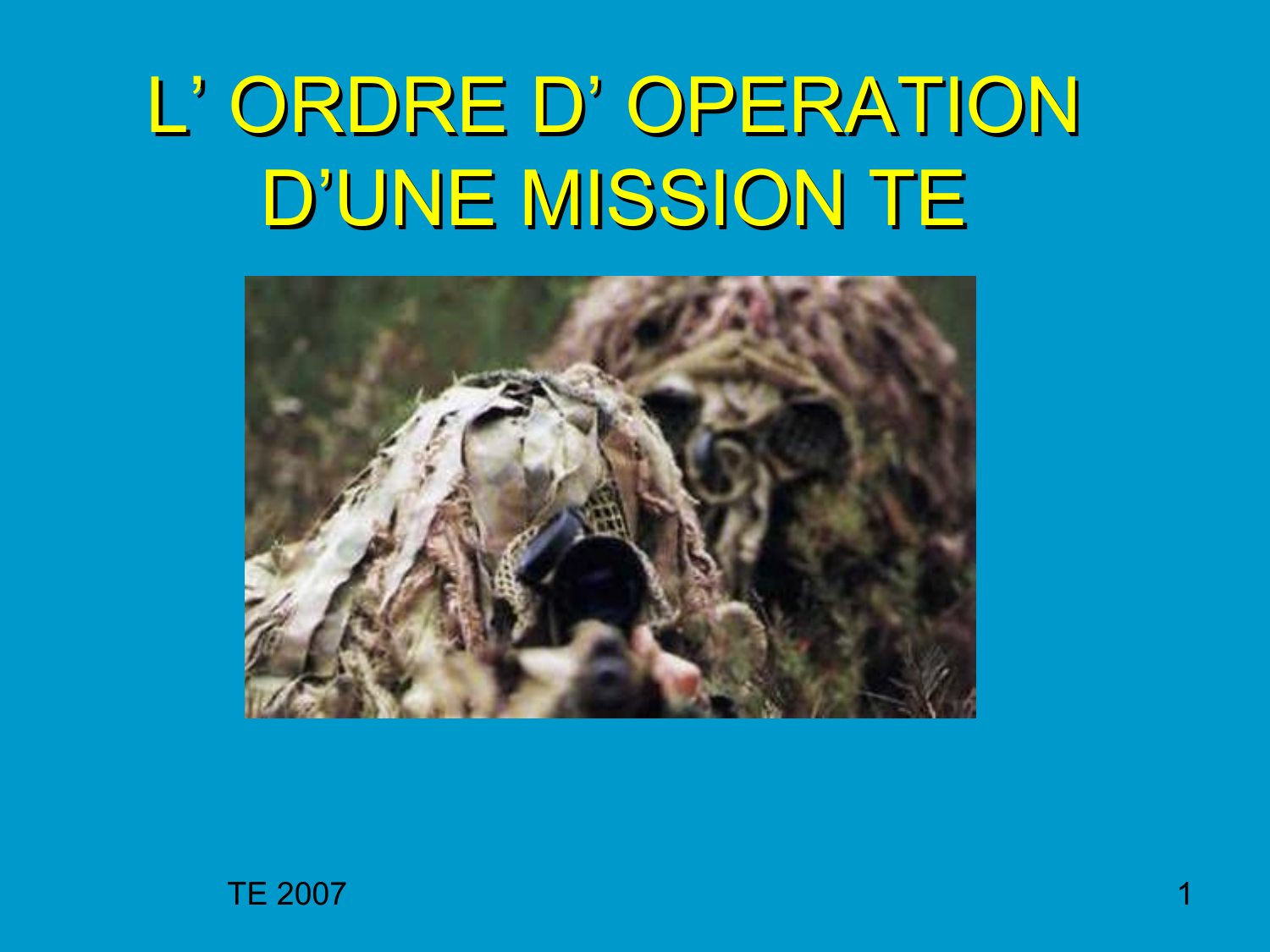### **LA SITUATION**

- **A / L' ENNEMI EN PRESENCE**
	- **IDENTIFICATION ET VOLUME;**
	- **LOCALISATION;**
	- **ACTIVITE DE L' ENNEMI;**
	- **EN COURS ET PROCHAINE;**
	- **ORIENTATION PROBABLE DE SON ACTION;**
	- **PRESENCE AVEREE OU PROBABLE DE SNIPERS.**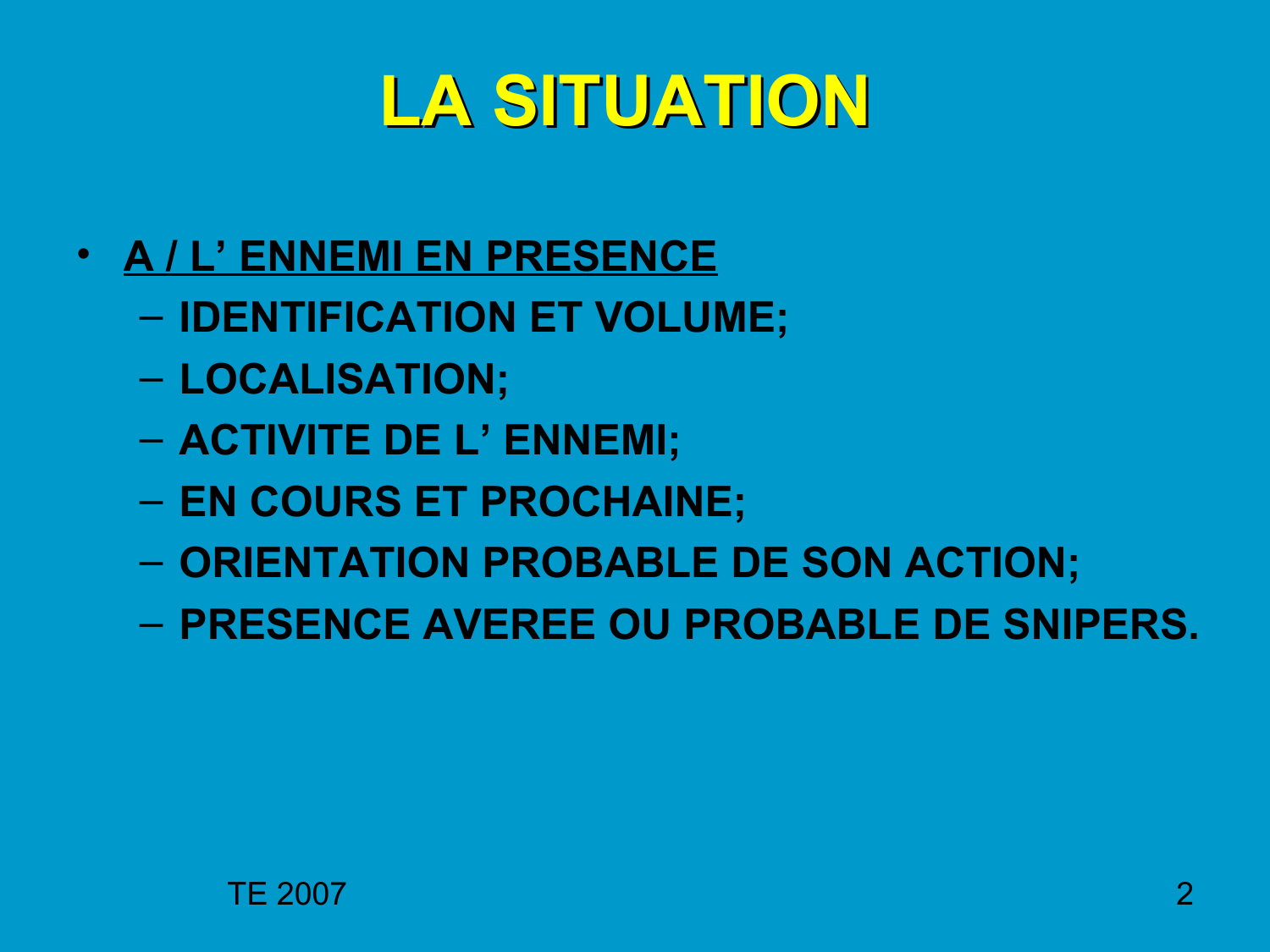- **B / LES FORCES AMIES EN PRESENCE**
	- **INTENTION ET EFFET MAJEUR DE L'ECHELON SUPERIEUR;**
	- **MISSION DE L' ECHELON SUPERIEUR;**
	- **LOCALISATION ET MISSIONS DES UNITES ENVIRONNANTES EN PARTICULIER DES AUTRES TE OU PATROUILLES;**
	- **FEUX D' APPUIS PREVUS ET UNITES FOURNISSANT CET APPUI;**
	- **PLAN DE FEU DE L'ECHELON SUPERIEUR**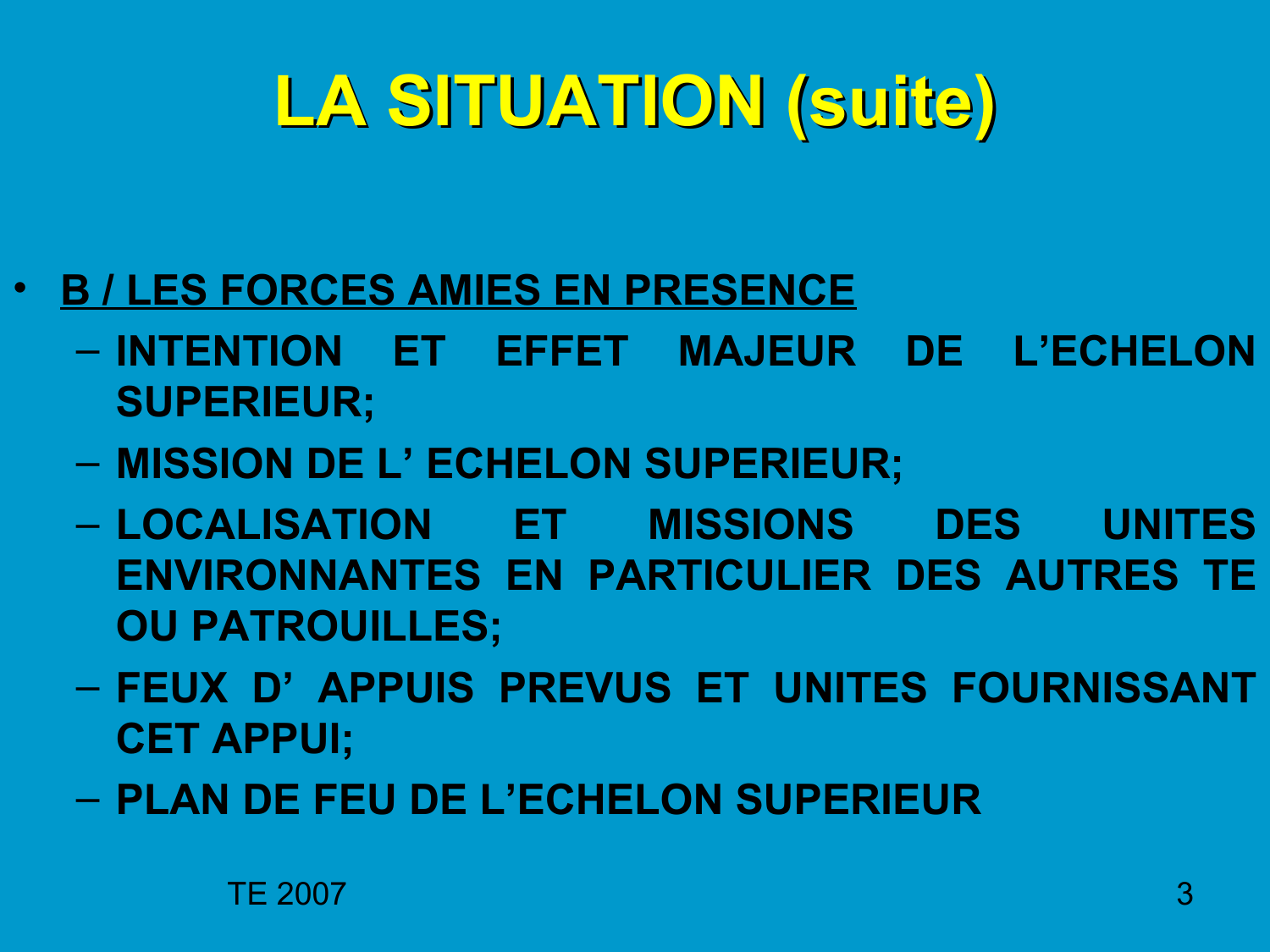- **C / RENFORCEMENT ET DETACHEMENT**
	- **MISSIONS;**
	- **POINTS DE CONTACT;**
	- **SIGNAUX DE RECONNAISSANCE.**

### • **D / POPULATION**

- **LOCALISATION;**
- **VOLUME;**
- **INTENTION;**
- **APPUI OU AIDE POSSIBLE.**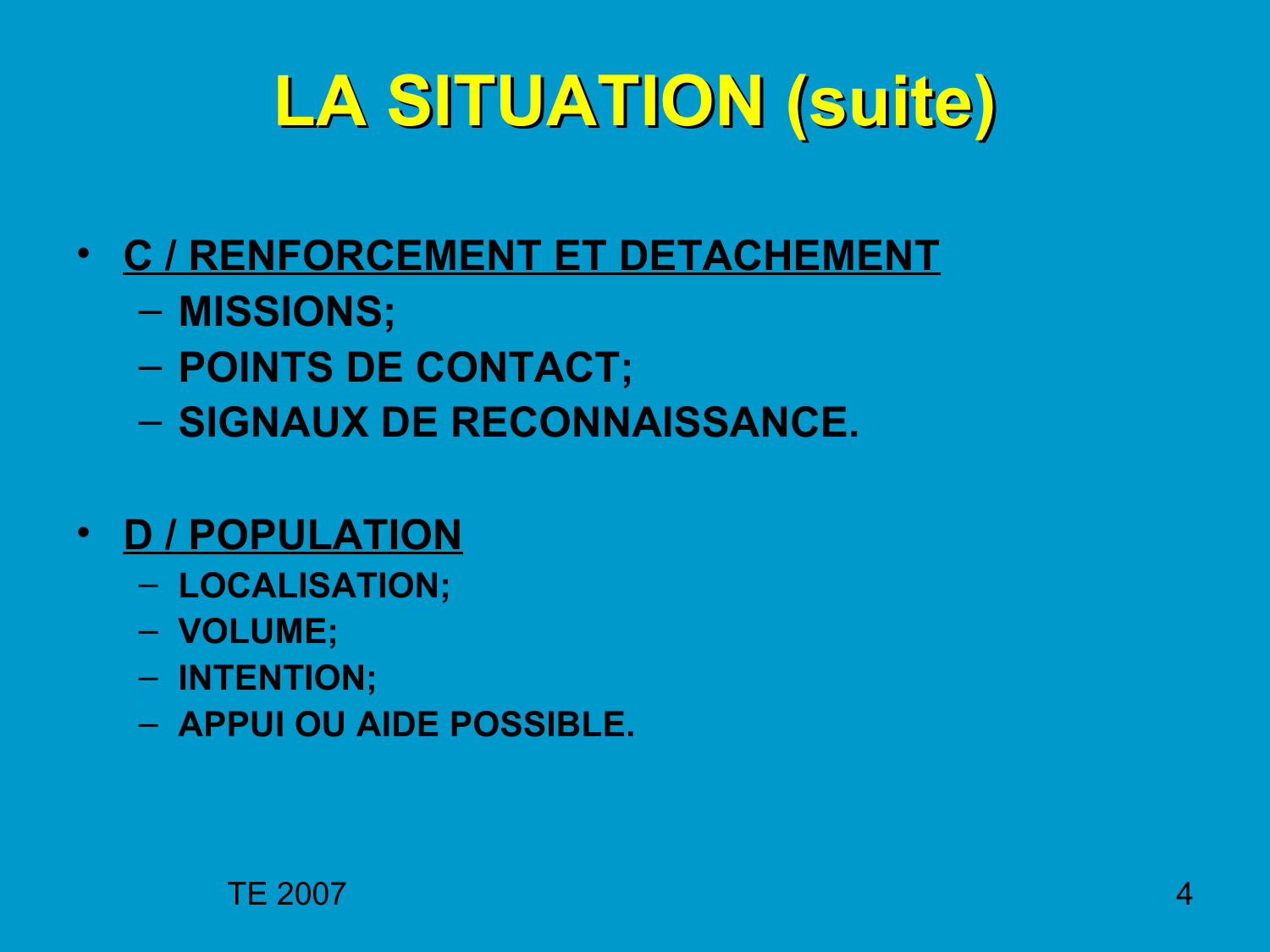- **E / METEO**
	- **DURANT LES 48 DERNIERES HEURES;**
	- **ACTUELLE;**
	- **PREVUES POUR LES PROCHAINES 48 HEURES;**
	- **INFLUENCE POTENTIELLE DE LA METEO SUR**
		- **LA MISSION DE LA SECTION;**
		- **LA MISSION AMIE;**
		- **L' ENNEMI.**
	- **REMPLIR LE TABLEAU CI-DESSOUS:**

| DATE | <b>AURORE</b> | <b>SOLEIL</b> | <b>CREPUSC   LUNE  </b><br>ULE <sub>1</sub> | <b>PHASE</b> | <b>TURE</b> | TEMPERA   VENT   HYGROME  <br><b>TRIE</b> |
|------|---------------|---------------|---------------------------------------------|--------------|-------------|-------------------------------------------|
|      |               |               |                                             |              |             |                                           |
|      |               |               |                                             |              |             |                                           |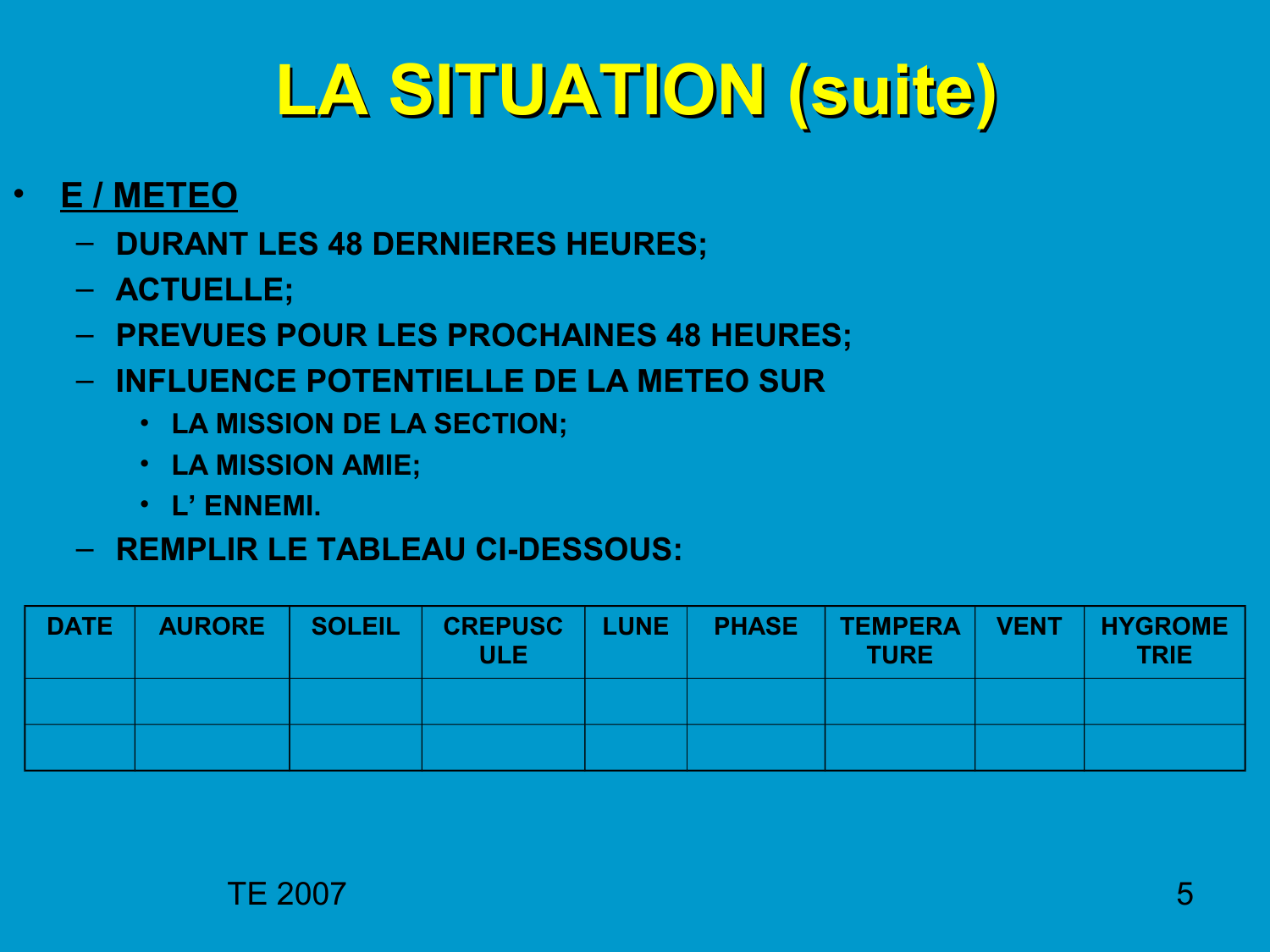- **F / LE TERRAIN**
	- **POSSIBILITES D' OBSERVATION ET DE TIR;**
	- **POSSIBILITES DE DISSIMULATION OU DE CAMOUFLAGE;**
	- **OBSTACLES;**
	- **POINTS-CLES DU TERRAIN**
	- **ITINERAIRE D' INFILTRATION;**
	- **ITINERAIRE D' APPROCHE.**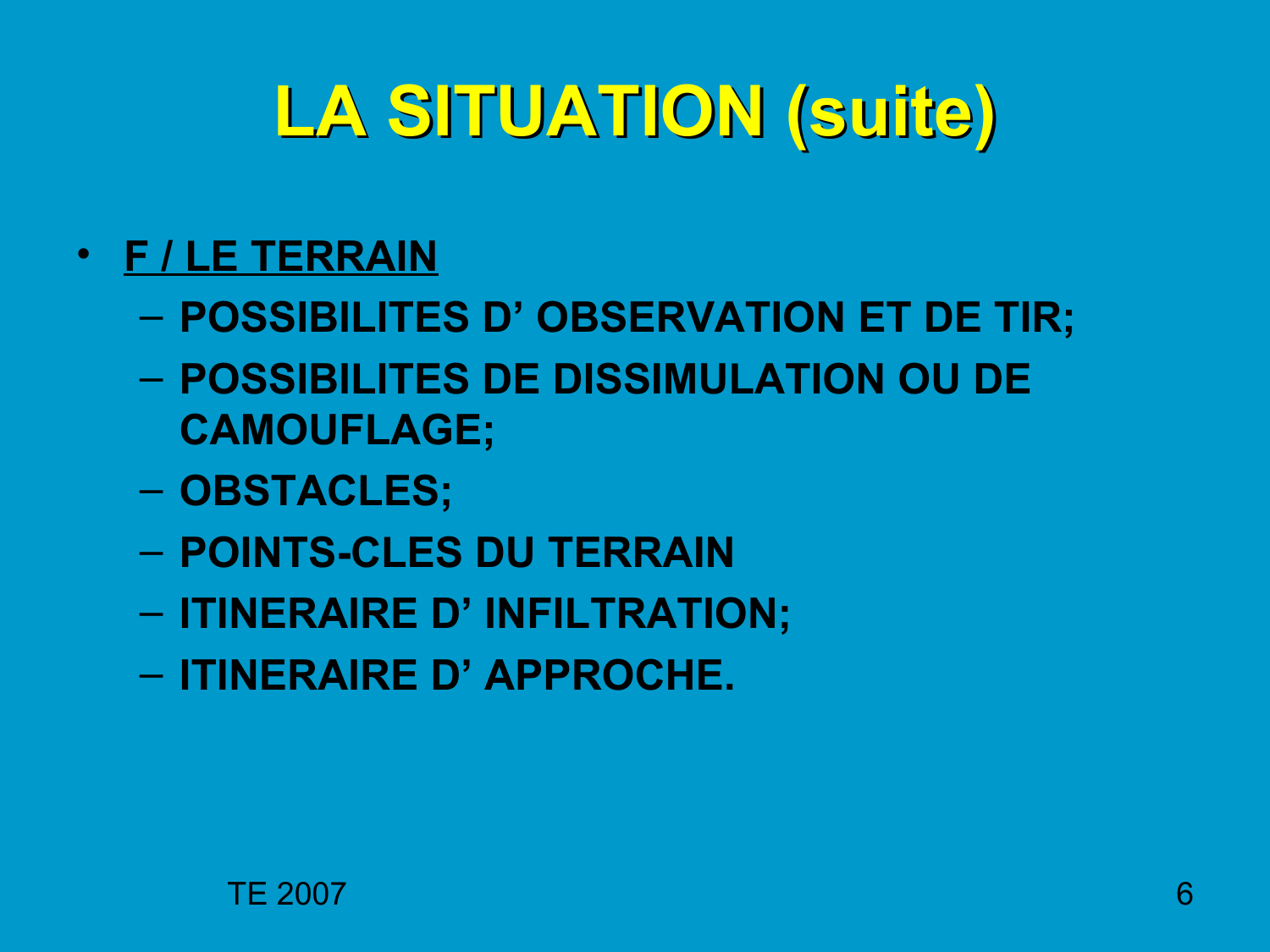### **LA MISSION**

### • **MISSION DONNEE PAR L' ECHELON SUPERIEUR; RETRANSCRITE A LA LETTRE**

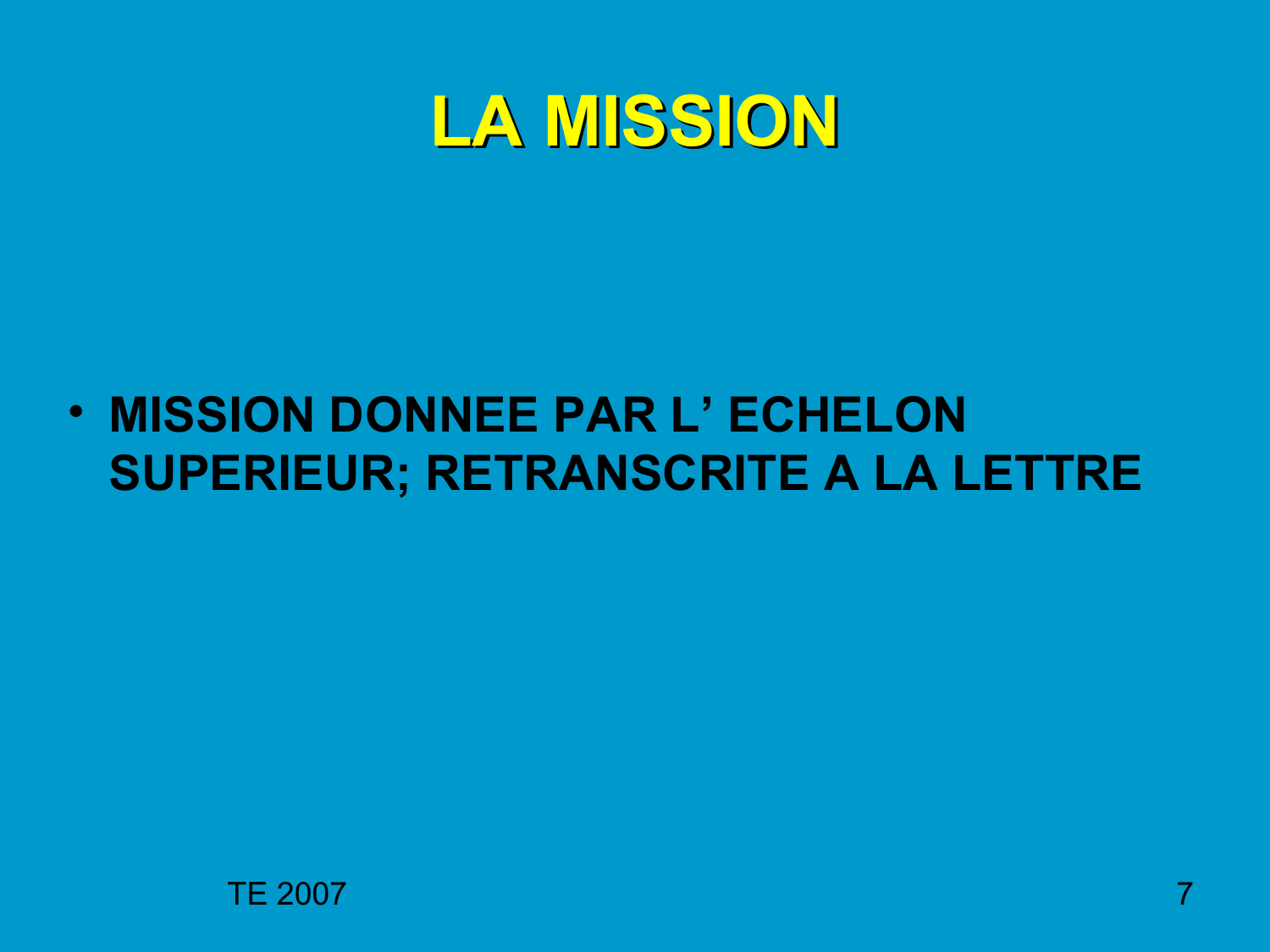### **EXECUTION DE LA MISSION**

### *INTENTION*

- **EFFET A OBTENIR;**
- **SHEMA DE LA MANŒUVRE;**
- **OBJECTIFS INITIAUX ET ULTERIEURS.**

### *ARTICULATION*

#### *MISSION DES ELEMENTS SUBORDONNES*

- **DES PIECES TE;**
- **DE L' ELEMENT DE SURETE RAPPROCHEE;**
- **FIXER LES OBJECTIFS PRIORITAIRES ET SECONDAIRES.**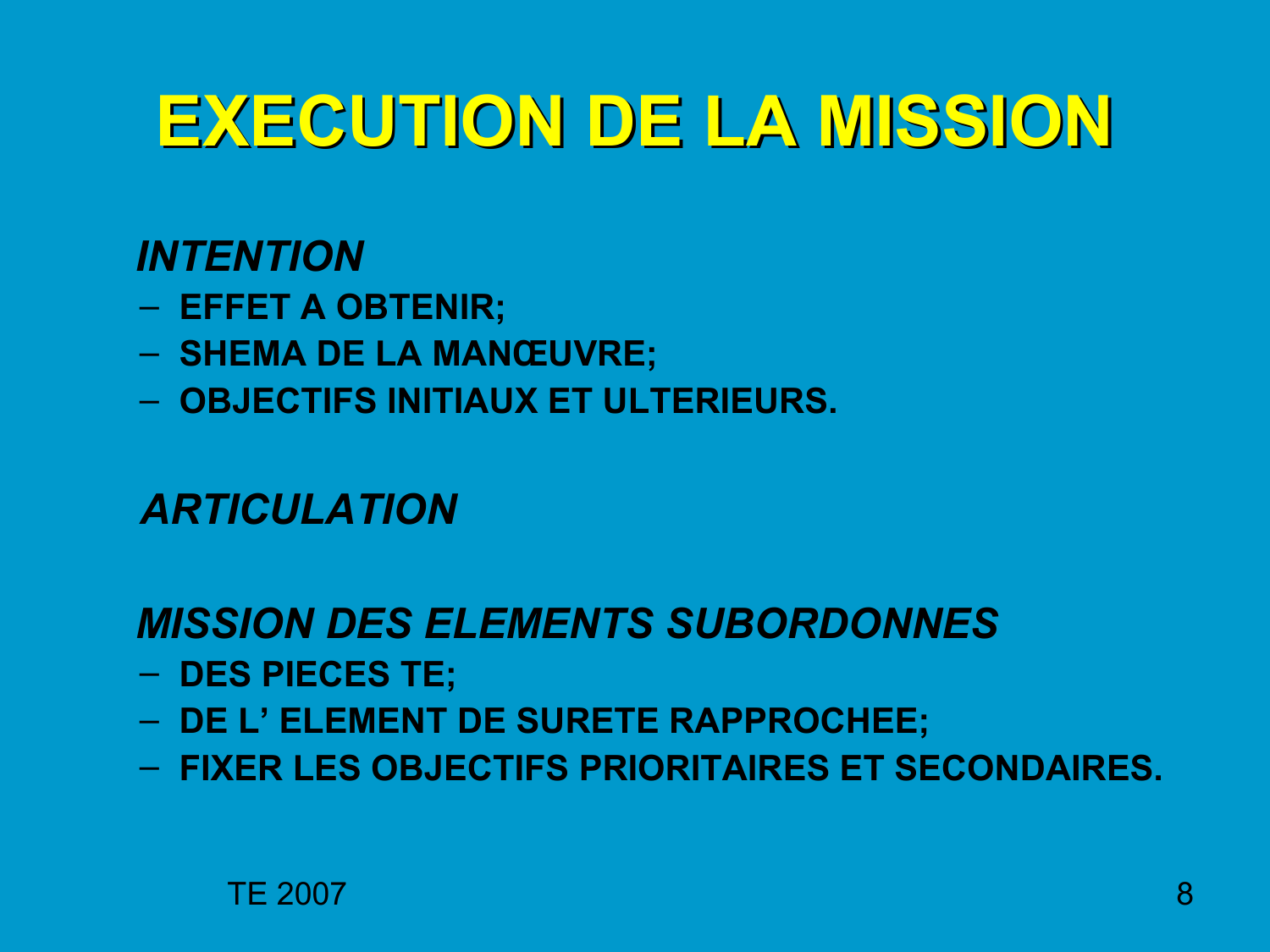- *INSTRUCTIONS DE COORDINATION:*
	- **LES HEURES DE:**
		- **DEPART;**
		- **RETOUR;**
		- **DEBRIEFING.**

#### – **TRAVERSEE ALLER ET RETOUR DES LIGNES AMIES**

- **ALLER:**
	- **AVEC QUI PRENDRE CONTACT, OU ET A QUELLE HEURE ?**
	- **LIEU ET HEURE DU FRANCHISSEMENT DES LIGNES AMIES ?**
	- **POSITION DES ELEMENTS AMIS ?**
	- **FREQUENCES ET INDICATIFS ?**
	- **SIGNAUX DE RECONNAISSANCE OU MOTS DE PASSE ?**

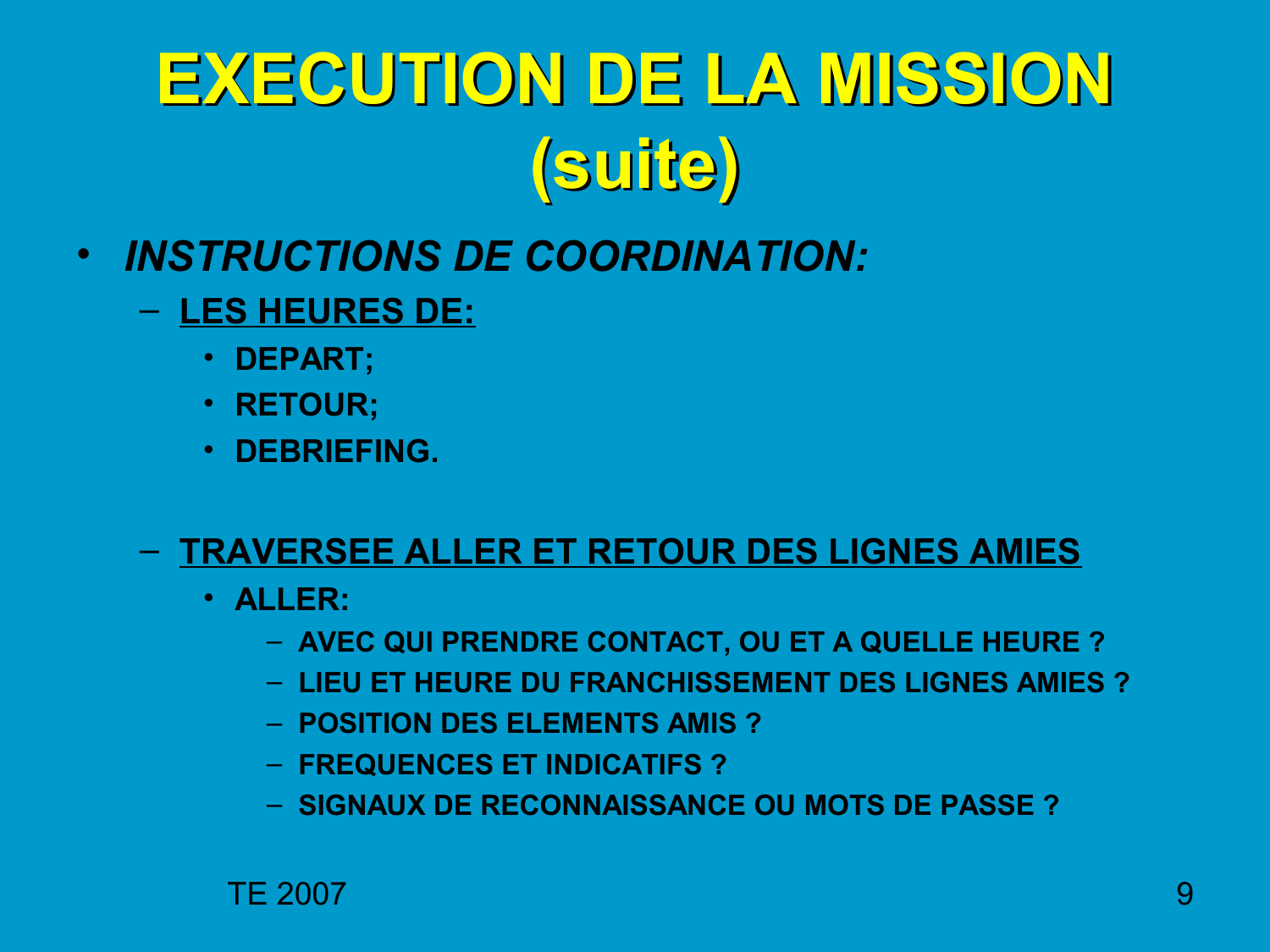- **TRAVERSEE ALLER ET RETOUR DES LIGNES AMIES (SUITE).**
	- **RETOUR:**
		- **AVEC QUI PRENDRE CONTACT, OU ET A QUELLE HEURE ?**
		- **SIGNAUX DE RECONNAISSANCE LOINTAINS ET PROCHES OU MOTS DE PASSE ?**
		- **REACTIONS A PREVOIR EN CAS DE PRESSION ENIE.**
- **ITINERAIRES PRINCIPAUX ET DE RECHANGE.**
	- **UTILISER UNE GRILLE ITINERAIRE PRINCIPAL OU DE RECHANGE;**

| COORD.        | COORD.         | <b>AZIMUT</b>     | <b>DISTANCE</b> | <b>POINT DE</b> |
|---------------|----------------|-------------------|-----------------|-----------------|
| <b>DEPART</b> | <b>ARRIVEE</b> | <b>MAGNETIQUE</b> |                 | <b>CONTROLE</b> |
|               |                |                   |                 |                 |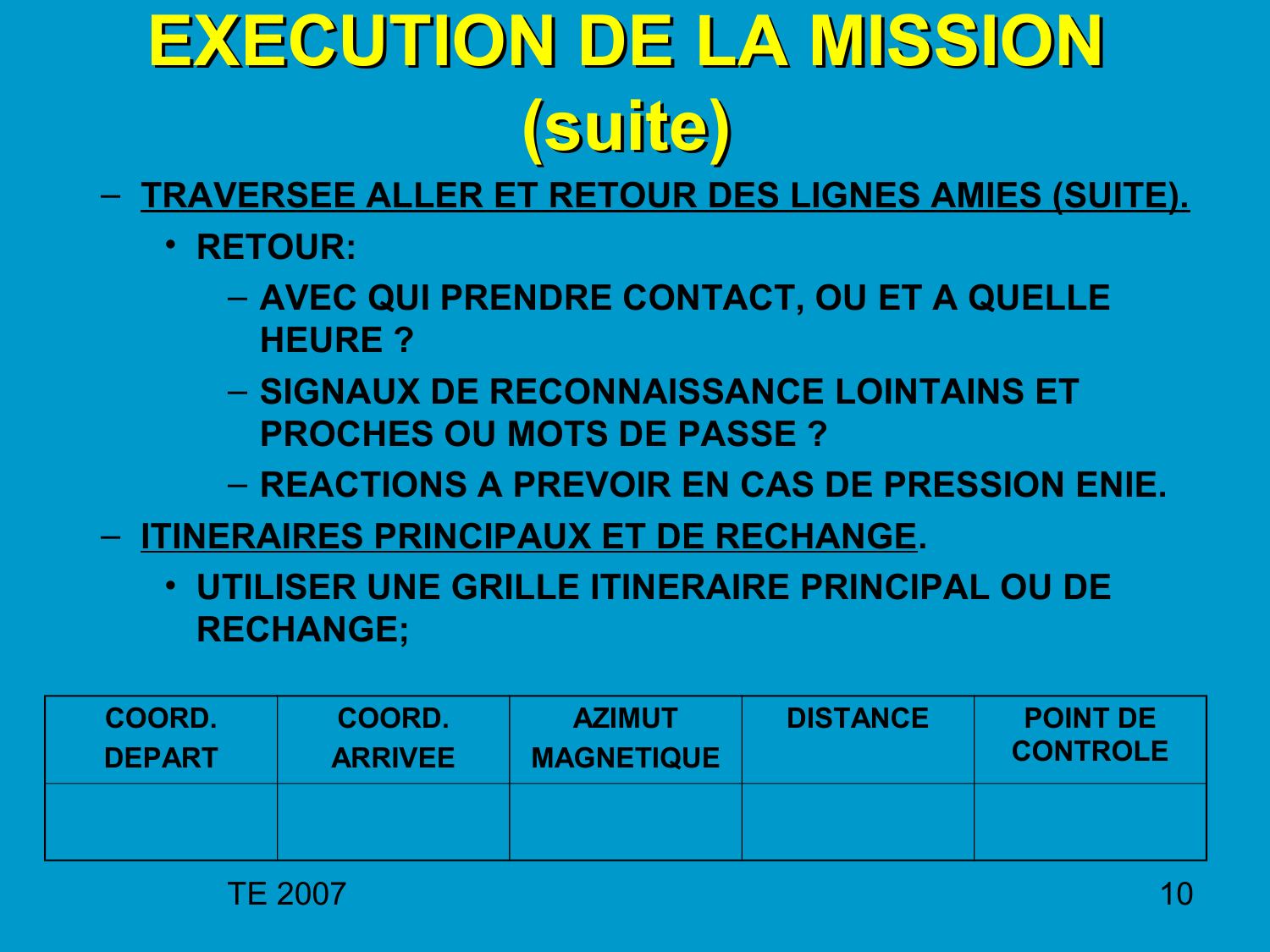- **POINTS DE REGROUPEMENT ET CONDUITE A TENIR A CES POINTS.**
	- **POINT DE REGROUPEMENT INITIAL;**
	- **POINTS DE REGROUPEMENT SUR L' ITINERAIRE:DUREE D' ATTENTE ET CRITERES DE SELECTION;**
	- **POINT DE REGROUPEMENT FINAL;**
	- **POINT DE REGROUPEMENT APRES ACTION.**
- **TECHNIQUE DE DEPLACEMENT.**
	- **QUI EST EN TETE, QUELLES SONT SES RESPONSABILITES ?**
	- **QUI EST SERRE FILE, QUELLES SONT SES RESPONSABILITES ?**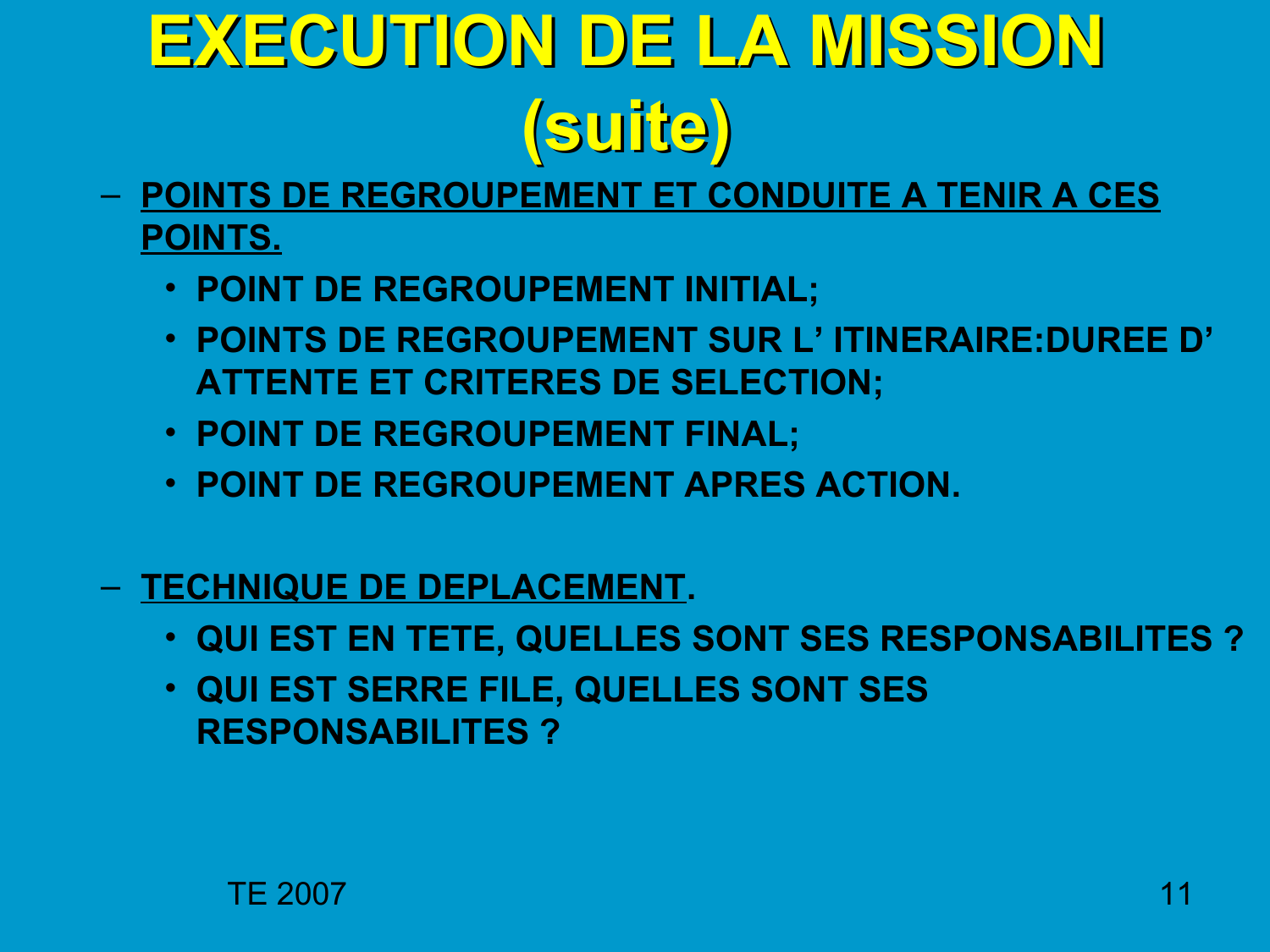- **CONDUITE A TENIR SUR LA ZONE D'ACTION.**
	- **CAS DU SOUTIEN PAR UN ELEMENT CHARGE DE SURETE RAPPROCHEE.**
		- **EXPLIQUER OU ET QUAND L' UNITE TE SE JOINT A CETTE PATROUILLE, A QUELLE UNITE APPARTIENT ELLE, INDICATIF ET FREQUENCE;**
		- **EXPLIQUER QUEL SOUTIEN EST ATTENDU DE CET ELEMENT;**
		- **EXPLIQUER COMMENT ET QUAND L' UNITE TE DOIT SE SEPARER DE CET ELEMENT.**
	- **CONDUITE A TENIR AU POINT DE REGROUPEMENT FINAL.**
		- **DONNER LES COORDONNEES;**
		- **LES CONDUITES A TENIR;**
		- **DONNER AZIMUT / DISTANCE JUSQU' A LA POSITION DE TIR;**
		- **DONNER LA TECHNIQUE DE DEPLACEMENT POUR L' APPROCHE;**
		- **DONNER LA CONDUITE A TENIR EN CAS DE CONTACT AVEC L' ENNEMI.**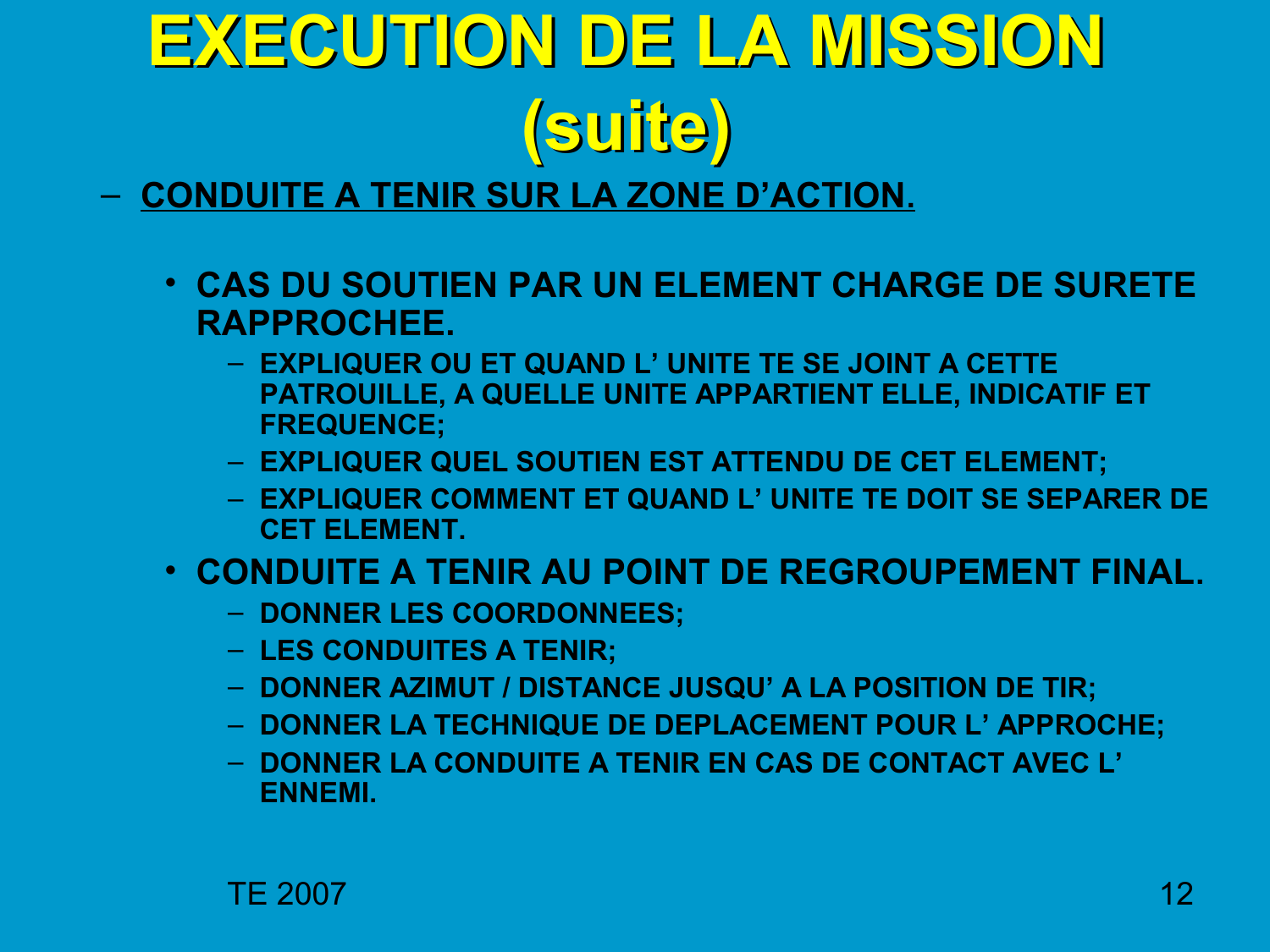- **CONDUITE A TENIR SUR LA ZONE D'ACTION (SUITE).**
	- **CONDUITE A TENIR SUR LA POSITION PROVISOIRE DE TIR.**
		- **DONNER LES COORDONNEES;**
		- **COMMENT VONT SE DEROULER LES RECO;**
		- **COMMENT ASSURER LA PROTECTION RAPPROCHEE;**
		- **DONNER LA CONDUITE A TENIR EN CAS DE CONTACT AVEC L' ENNEMI;**
		- **DONNER LA CONDUITE A TENIR SI LA POSITION NE PERMET PAS LE TIR.**
	- **DEPLACEMENT SUR LA POSITION FINALE.**
		- **COMMENT EST PREVU L' INSTALLATION;**
		- **COMMENT EST PREVU L' OBSERVATION;**
		- **COMMENT EST PREVU LA SURETE RAPPROCHEE;**
		- **CONDUITE A TENIR EN CAS DE CONTACT AVEC L' ENNEMI.**

TE 2007  $\blacksquare$  13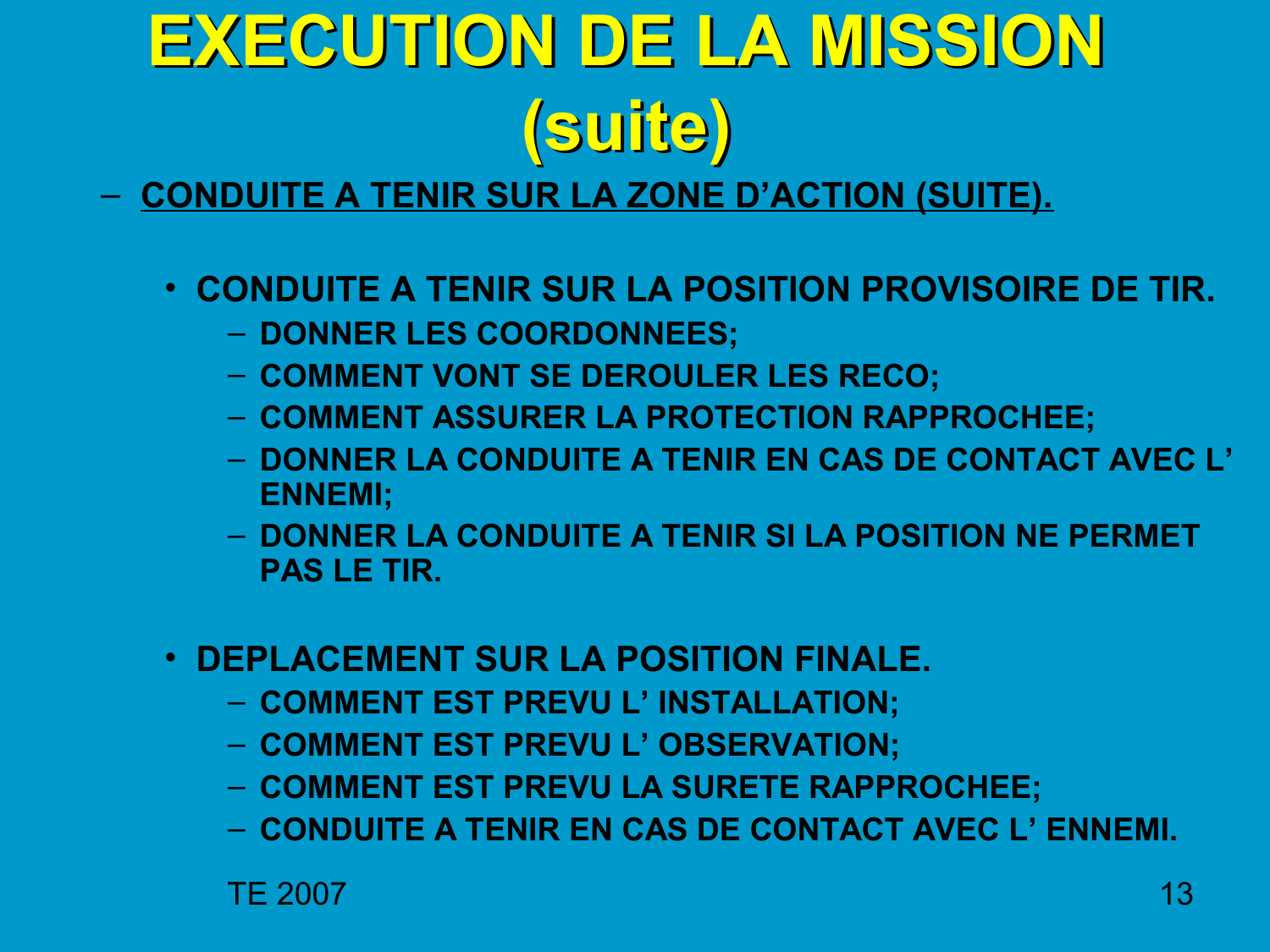- **CONDUITE A TENIR SUR LA ZONE D'ACTION (SUITE).**
	- **AMENAGEMENT DE LA POSITION.**
		- **DONNER LE TYPE DE POSTE A AMENAGER;**
		- **QUI OBSERVE, QUI CREUSE, QUI ASSURE LA PROTECTION;**
		- **DONNER LA DUREE DES ROTATIONS;**
		- **OU DEPOSER LES DEBLAIS;**
		- **COMMENT UTILISER L'ELEMENT DE SURETE ET COMMENT AIDE T'ELLE A L' AMENAGEMENT.**
	- **CONDUITE A TENIR SUR LA POSITION .**
		- **EXPLIQUER OU INSTALLER ET RANGER LES EQUIPEMENTS ET MATERIELS;**
		- **EXPLIQUER COMMENT ORGANISER LA VIE ; OBSERVATION, TRAVAIL, REPAS, REPOS ET LE SYSTEME D' ALERTE.**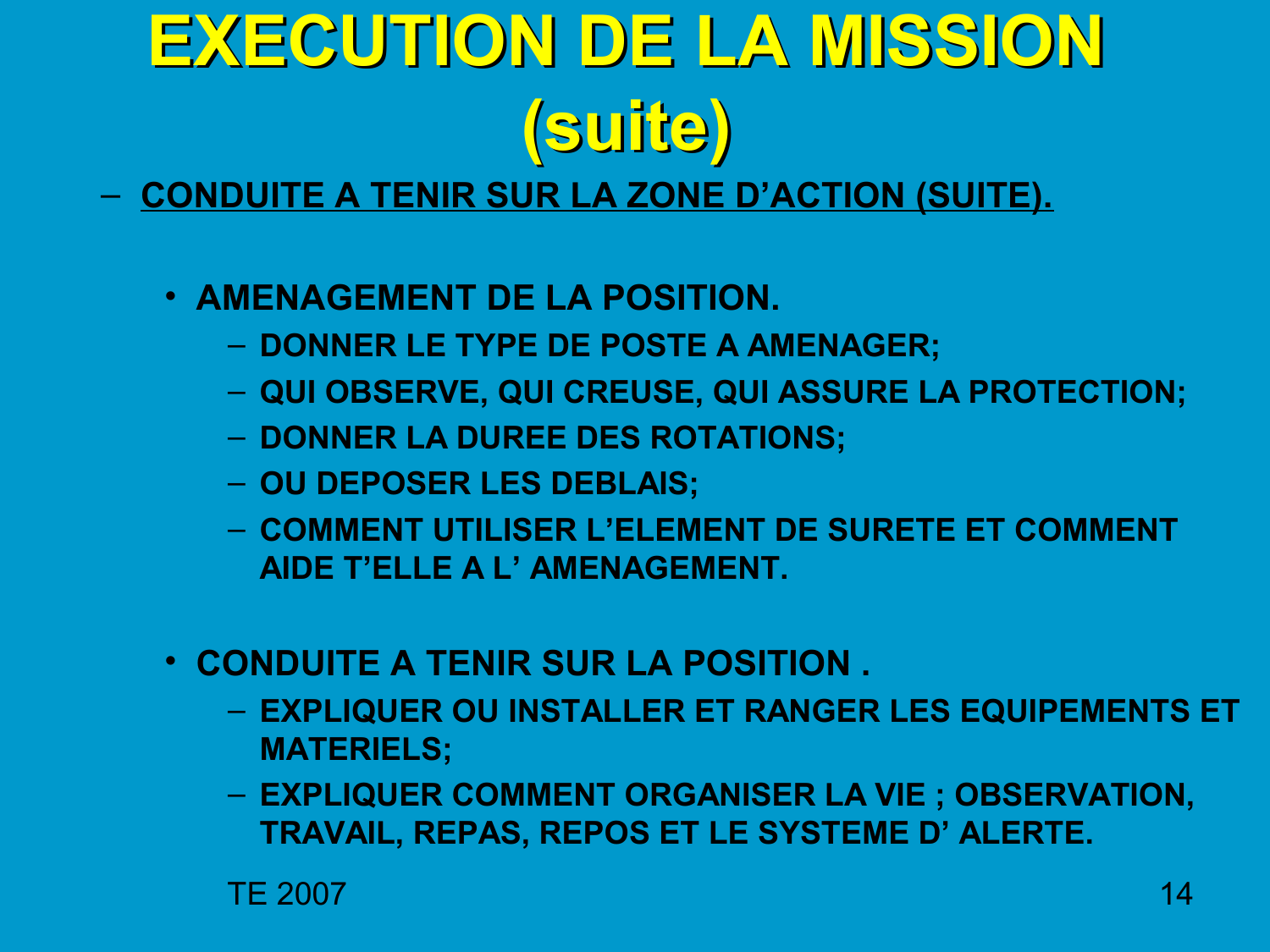- **CONDUITE A TENIR SUR LA ZONE D'ACTION (SUITE).**
	- **CONDUITE A TENIR EN CAS DE CONTACT AVEC L' ENNEMI SUR LA POSITION (SI L' UNITE TE EST DECOUVERTE).**
		- **ITINERAIRE D' ESQUIVE AVEC AZIMUT, DISTANCE.**
		- **QUI APPUIE, QUI DECROCHE EN PREMIER LIEU ?**
	- **CONDUITE A TENIR POUR LA RUPTURE DE CONTACT.** – **ITINERAIRE DE REPLI AVEC AZIMUT, DISTANCE** – **QUI APPUIE, QUI DECROCHE EN PREMIER LIEU ?**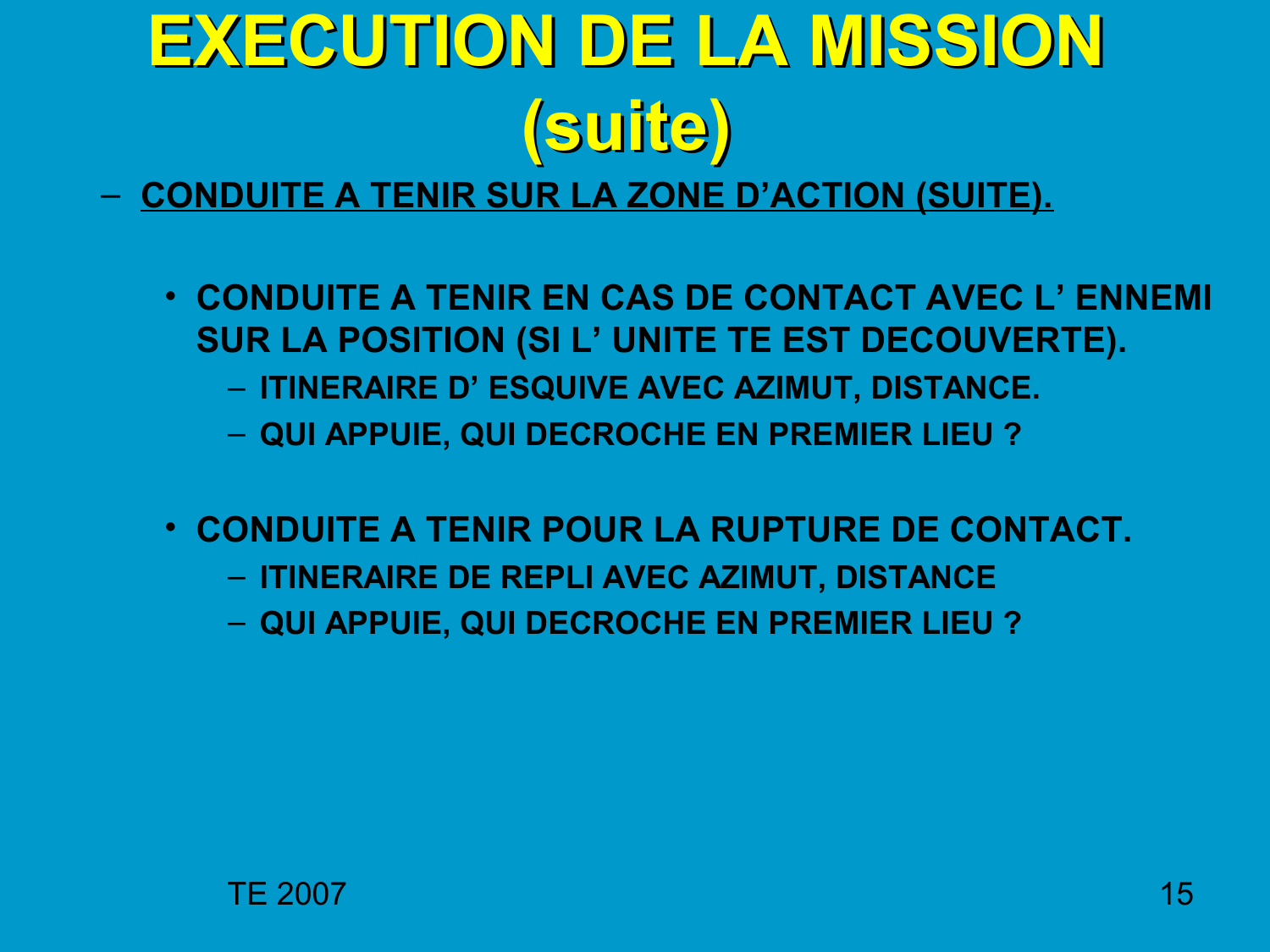#### – **CONDUITE A TENIR SUR LA ZONE D'ACTION (SUITE).**

#### • **CONDUITE A TENIR EN CAS DE CONTACT AVEC L' ENNEMI.**

- **EXPLIQUEZ LES REACTIONS IMMEDIATES A AVOIR EN CAS DE:**
	- » **ATTAQUE AERIENNE;**
	- » **CONTACT INOPINE;**
	- » **EMBUSCADE;**
	- » **FEUX INDIRECTS;**
	- » **TIRS DIRECTS;**
	- » **OBJECTIFS D' OPORTUNITE.**

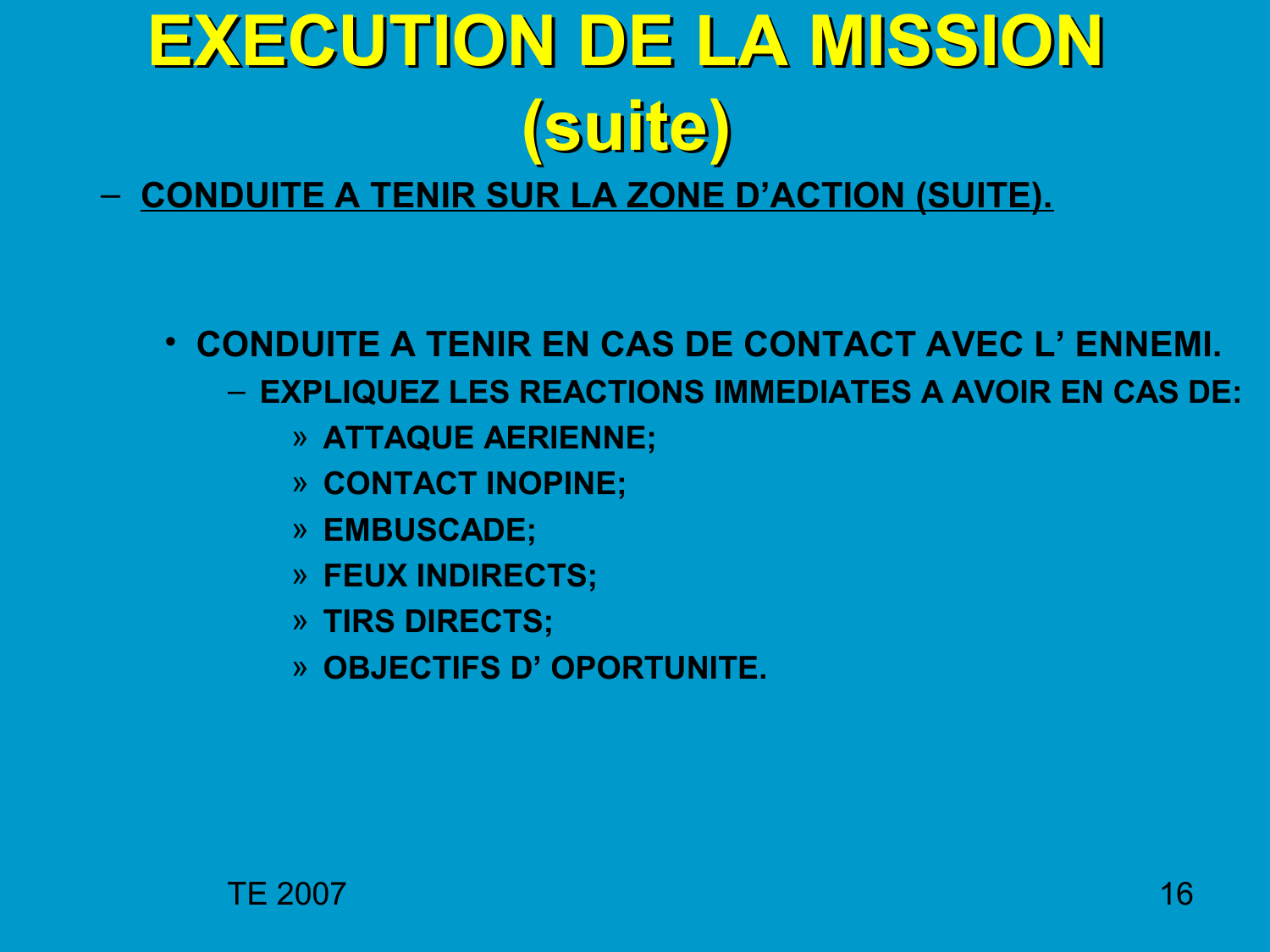- **CONDUITE A TENIR SUR LA ZONE D'ACTION (SUITE).**
	- **CONDUITE A TENIR LORS DES HALTES.**
	- **CONDUITE A TENIR DANS LES ZONES DANGEREUSES.**
		- **DRESSER LA LISTE DES ZONES DANGEREUSES POSSIBLES;**
		- **DONNER LES TECHNIQUES DE PROGRESSION POUR FRANCHIR CES ZONES DANGEREUSES;**
		- **DONNER LA CONDUITE A TENIR EN CAS DE CONTACT AVEC L' ENNEMI PENDANT LA TRAVERSEE.**
	- **INSTRUCTIONS PARTICULIERES.**
		- **CE QUI N' EST PAS INCLUS DANS LES § PRECEDENTS.**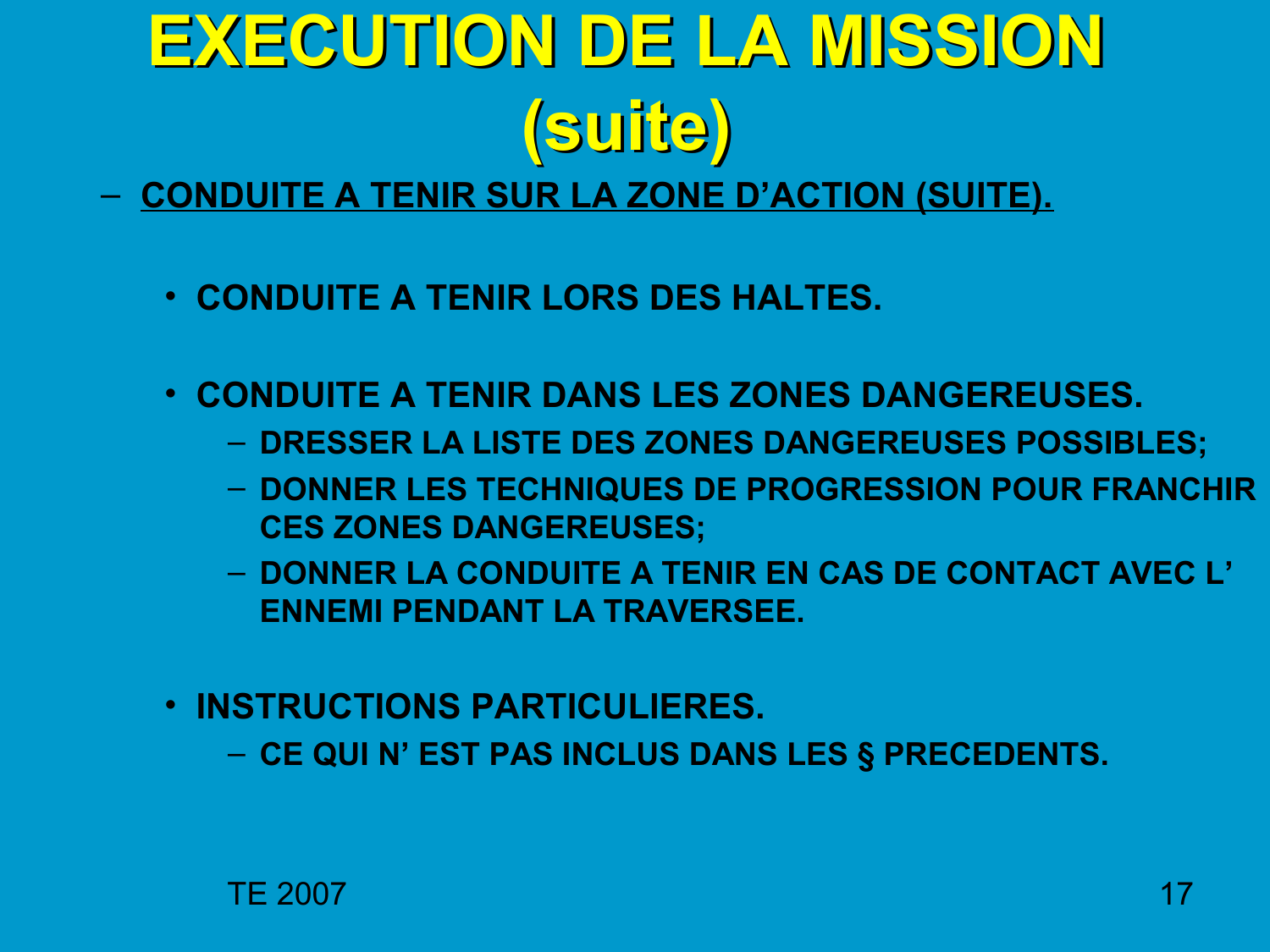### **LOGISTIQUE**

- **ARMEMENT ET MUNITIONS;**
- **TENUE ET EQUIPEMENTS;**
- **ALIMENTATION;**
- **CONDUITE A TENIR SI PERSONNEL(S) AMI(S) BLESSE(S) OU TUE(S).**